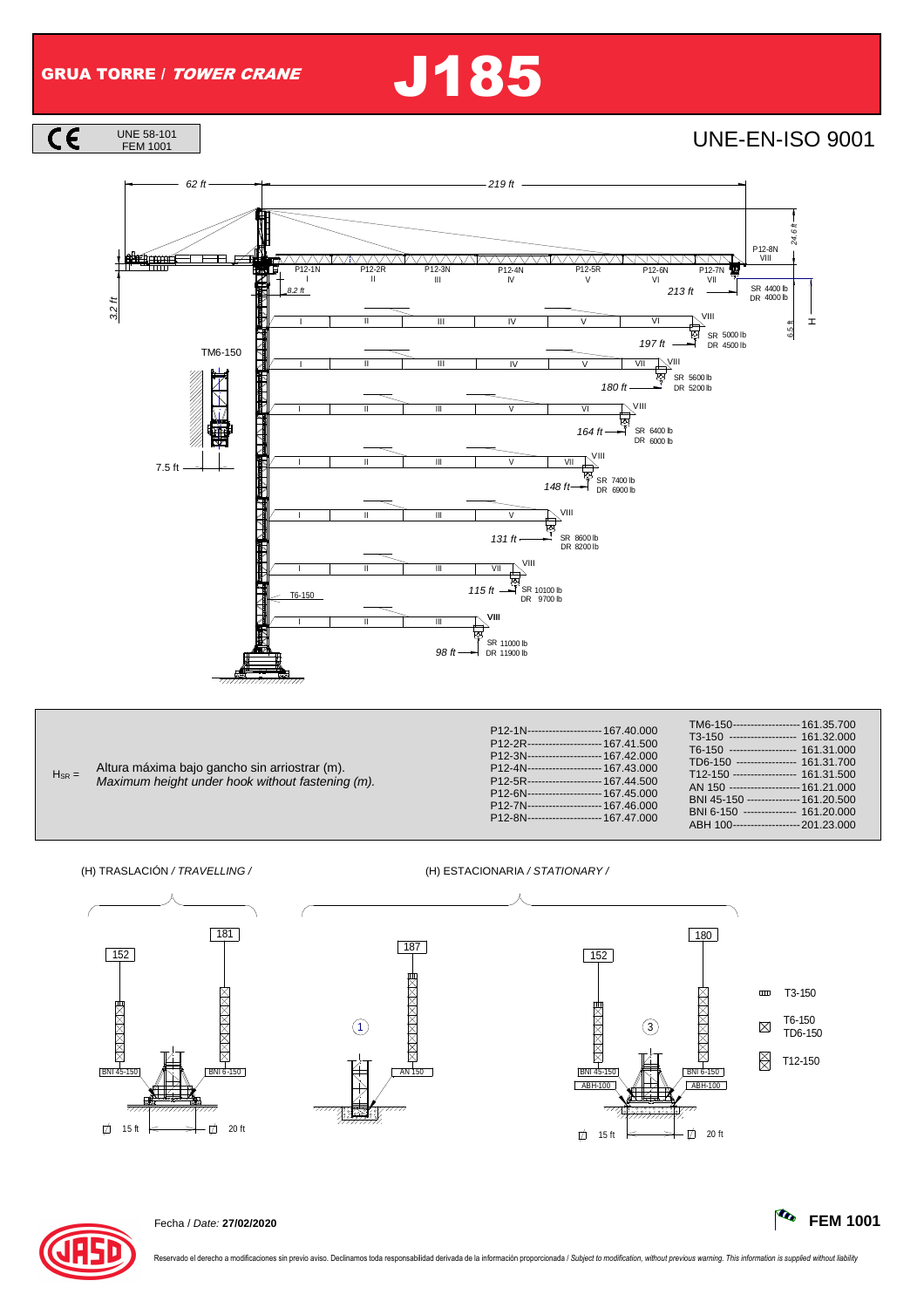|        | J185<br><b>CARGAS / LOADS</b> |                                           |                                                         |      |      |      |      |      |      |  |  |
|--------|-------------------------------|-------------------------------------------|---------------------------------------------------------|------|------|------|------|------|------|--|--|
| مہم    | ST-SR (lb)                    |                                           | Cargas máximas / Maximum loads<br><b>ST-SR-11000 lb</b> |      |      |      |      |      |      |  |  |
| $\Box$ | 11000 lb                      | Alcance del gancho [ft] / Hook reach [ft] |                                                         |      |      |      |      |      |      |  |  |
| $[ft]$ | $@$ (ft)                      | 98                                        | 115                                                     | 131  | 148  | 164  | 180  | 197  | 213  |  |  |
| 213 ft | 103 ft                        | 11000                                     | 9700                                                    | 8300 | 7200 | 6300 | 5500 | 4900 | 4400 |  |  |
| 197 ft | 103 ft                        | 11000                                     | 9800                                                    | 8300 | 7200 | 6300 | 5600 | 5000 |      |  |  |
| 180 ft | 104 ft                        | 11000                                     | 9900                                                    | 8400 | 7300 | 6400 | 5600 |      |      |  |  |
| 164 ft | 105 ft                        | 11000                                     | 9900                                                    | 8400 | 7300 | 6400 |      |      |      |  |  |
| 148 ft | $106$ ft                      | 11000                                     | 10000                                                   | 8500 | 7400 |      |      |      |      |  |  |
| 131 ft | 106 ft                        | 11000                                     | 10100                                                   | 8600 |      |      |      |      |      |  |  |
| 115 ft | $107$ ft                      | 11000                                     | 10100                                                   |      |      |      |      |      |      |  |  |
| 98 ft  | 98 ft                         | 11000                                     |                                                         |      |      |      |      |      |      |  |  |

| <u>LUJ</u>                                                                                                                                                                                                            | $ST - DR (lb)$ |       | Cargas máximas / Maximum loads<br>ST-DR-22000 lb |       |      |      |      |      |      |      |      |
|-----------------------------------------------------------------------------------------------------------------------------------------------------------------------------------------------------------------------|----------------|-------|--------------------------------------------------|-------|------|------|------|------|------|------|------|
| $\sqrt{2}$                                                                                                                                                                                                            | 22000 lb       |       | Alcance del gancho [ft] / Hook reach [ft]        |       |      |      |      |      |      |      |      |
| $[ft] % \begin{center} % \includegraphics[width=\linewidth]{imagesSupplemental_3.png} % \end{center} % \caption { % Our method is used for the method. % The method is used in the text. % } % \label{fig:example} %$ | $@$ (ft)       | 66    | 82                                               | 98    | 115  | 131  | 148  | 164  | 180  | 197  | 213  |
| 213 ft                                                                                                                                                                                                                | 56 ft          | 18400 | 14300                                            | 11500 | 9484 | 8000 | 6800 | 5900 | 5100 | 4500 | 4000 |
| 197 ft                                                                                                                                                                                                                | 56 ft          | 18500 | 14300                                            | 11500 | 9511 | 8000 | 6800 | 5900 | 5200 | 4500 |      |
| 180 ft                                                                                                                                                                                                                | 56 ft          | 18600 | 14400                                            | 11600 | 9550 | 8000 | 6900 | 5900 | 5200 |      |      |
| 164 ft                                                                                                                                                                                                                | 56 ft          | 18600 | 14400                                            | 11600 | 9561 | 8100 | 6900 | 6000 |      |      |      |
| 148 ft                                                                                                                                                                                                                | 57 ft          | 18700 | 14500                                            | 11700 | 9634 | 8100 | 6900 |      |      |      |      |
| 131 ft                                                                                                                                                                                                                | 57 ft          | 18800 | 14500                                            | 11700 | 9674 | 8200 |      |      |      |      |      |
| 115 ft                                                                                                                                                                                                                | 57 ft          | 18800 | 14600                                            | 11700 | 9700 |      |      |      |      |      |      |
| 98 ft                                                                                                                                                                                                                 | 58 ft          | 19100 | 14800                                            | 11900 |      |      |      |      |      |      |      |

## CARACTERISTICAS DE MECANISMOS / *MECHANISMS FEATURES* JOSEPH 20185

| *opcional<br>*optional            |                                                                                                                                                                        |                                                                                                                                          |                             |                                                                                                                                                                                                                 |                               |          |
|-----------------------------------|------------------------------------------------------------------------------------------------------------------------------------------------------------------------|------------------------------------------------------------------------------------------------------------------------------------------|-----------------------------|-----------------------------------------------------------------------------------------------------------------------------------------------------------------------------------------------------------------|-------------------------------|----------|
|                                   | <b>EC3350VF</b><br>24,3 kW                                                                                                                                             | *EC6080VF<br>44,1 kW                                                                                                                     | <b>TG2020VF</b><br>2x7,3 kW | <b>TC460VF</b><br><b>OG1508VF</b><br>3 kW<br>2x5,5 kW<br>11000 lb<br>0197<br>00,8<br>ft/min<br>r/min<br>22000 lb<br>sl/min<br>098<br>ft/min<br>EC3350VF: AMPERAGE = 66 A<br>EC6080VF: AMPERAGE = $95$ A<br>∕115 | <b>TH1506</b><br><b>11 kW</b> |          |
| $\cap$<br>$\mathbf{I}$<br>m/min   | $\mathsf{I} \mathsf{b}$<br>11000<br>5500 lb -- 164 ft/min<br>11000 lb -- 82 ft/min<br>8800<br>6600<br>ft/min<br>4400<br>98<br>131<br>65<br>164                         | lb<br>5500 lb -- 262 ft/min<br>11000<br>11000 lb -- 131 ft/min<br>8800<br>6600<br>ft/min<br>4400<br>131<br>197<br>262                    | 066<br>ft/min               |                                                                                                                                                                                                                 |                               | 3 ft/min |
| $\theta$<br>$\mathbf{I}$<br>m/min | $\mathsf{lb}$<br>22000 <sub>r</sub><br>11000 lb -- 82 ft/min.<br>19800<br>22000 lb -- 41 ft/min.<br>17600<br>15400<br>13200<br>11000<br>lb/min<br>33<br>82<br>49<br>66 | lb<br>22000<br>11000 lb -- 131 ft/min<br>19800<br>22000 lb -- 66 ft/min<br>17600<br>15400<br>13200<br>11000<br>ft/min<br>131<br>66<br>98 | ly<br>V<br>480V 60Hz        |                                                                                                                                                                                                                 |                               |          |
| <u>TVVVVVVVVMA</u>                | SR 1063 ft<br>$H \leq$<br>DR 531 ft<br>Н                                                                                                                               | Н<br><b>SR</b><br>1752 ft<br><b>DR</b><br>876 ft<br>≤                                                                                    | i                           |                                                                                                                                                                                                                 |                               | →H       |



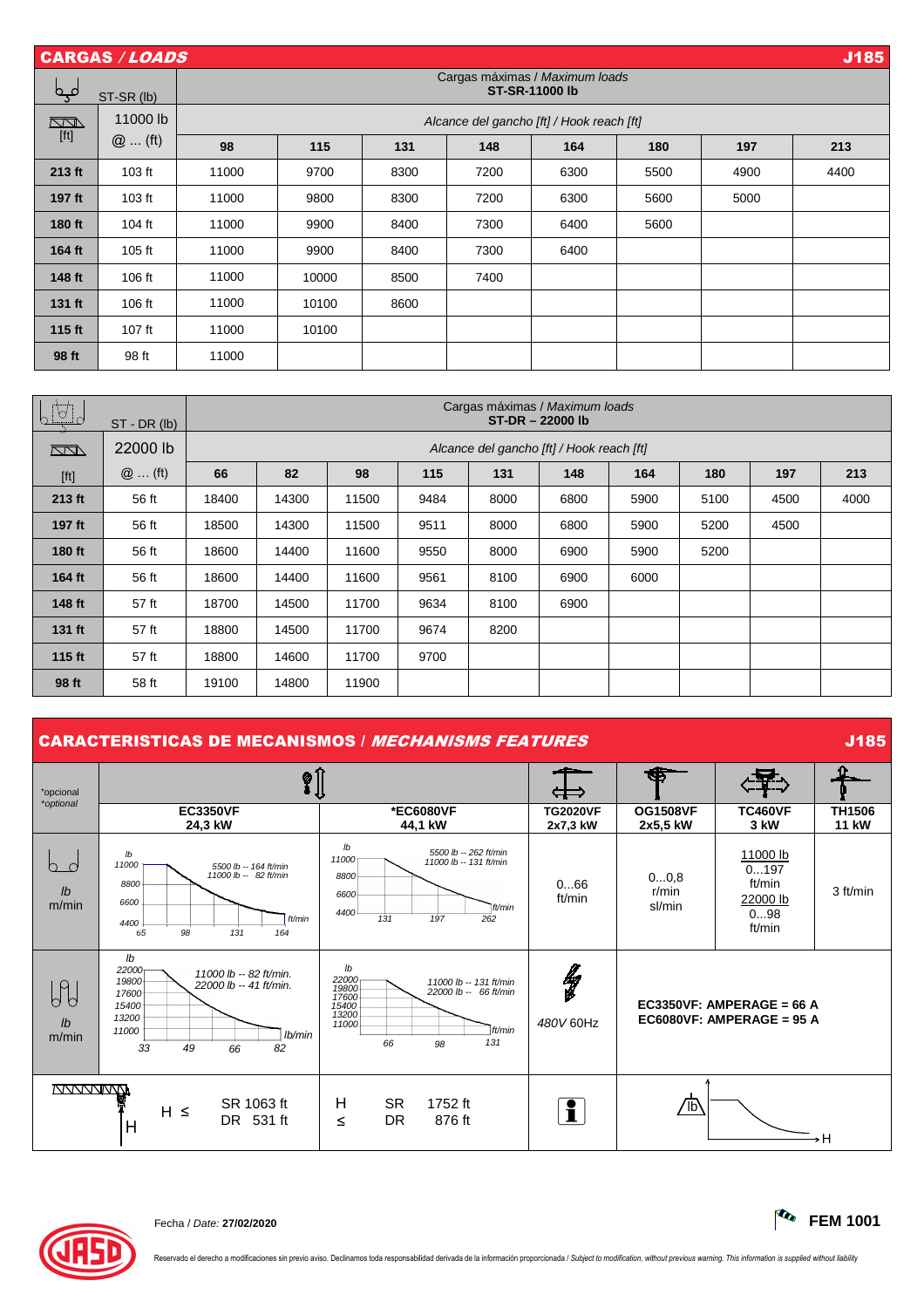| <b>LISTA DE EMBARQUE / PACKING LIST</b><br>J185                                                                |                                                                                                                         |                                                                             |                                                                  |                                                      |                                                      |                                                            |  |  |
|----------------------------------------------------------------------------------------------------------------|-------------------------------------------------------------------------------------------------------------------------|-----------------------------------------------------------------------------|------------------------------------------------------------------|------------------------------------------------------|------------------------------------------------------|------------------------------------------------------------|--|--|
| <b>DENOMINACIÓN / DENOMINATION</b>                                                                             |                                                                                                                         |                                                                             | $L$ [ft]                                                         | A [ft]                                               | $H$ [ft]                                             | P/W<br>[lb]                                                |  |  |
| Torre inferior<br>Lower tower                                                                                  | $TI-6-150$                                                                                                              | A                                                                           | 20,3                                                             | 7,2                                                  | 7,2                                                  | 7800                                                       |  |  |
| Torre<br>Tower                                                                                                 | T6-150<br>TD6-150<br>TT6-150<br>T3-150<br>T12-150                                                                       |                                                                             | 20,3<br>20,3<br>20,3<br>10,7<br>$\mathsf{A}$<br>39,4             | 6,1<br>6,1<br>6,1<br>6,1<br>6,1                      | 6,1<br>6,1<br>6,1<br>6,1<br>6,1                      | 6100<br>6500<br>6100<br>3400<br>11400                      |  |  |
| Torre asiento pista + base punta de torre + orientación<br>Slewing table + tower head base + slewing mechanism |                                                                                                                         | A                                                                           | 14,9                                                             | 6,9                                                  | 6,7                                                  | 11500                                                      |  |  |
| Punta de torre<br>Tower head                                                                                   |                                                                                                                         |                                                                             | 25,1                                                             | 4,0                                                  | 5,0                                                  | 3100                                                       |  |  |
| Conjunto asiento pista, punta de torre, orientación<br>Slewing table assembl +, tower head + slewing           |                                                                                                                         |                                                                             | q<br>$\mathbf{r}$<br>36,1<br>la                                  | 6,9                                                  | 6,7                                                  | 16800                                                      |  |  |
| Tramo de pluma<br><b>Jib section</b>                                                                           | $P12-1N(1)$<br>P12-2R (II)<br>P12-3N (III)<br>P12-4N (IV)<br>P12-5R (V)<br>P12-6N (VI)<br>P12-7N (VII)<br>P12-8N (VIII) | Ш<br>Ш<br>/VXXXVVI/VXXXXXVII/VXXXXXVV<br><u>IV VI VII VII VII VII VII V</u> | 28,4<br>⊤<br>33,3<br>33,3<br>33,3<br>33,3<br>33,3<br>17,3<br>6,8 | 4,5<br>4,0<br>4,0<br>4,0<br>4,0<br>4,0<br>4,0<br>4,5 | 4,6<br>4,6<br>4,9<br>4,6<br>4,9<br>4,6<br>4,5<br>5,4 | 2500<br>2900<br>2600<br>1700<br>1900<br>1400<br>700<br>400 |  |  |
| Polipasto<br>Hook assembly                                                                                     |                                                                                                                         | SR/DR<br>স্কু                                                               | 日期に<br>포<br>4,6                                                  | 1,8                                                  | 3,0                                                  | 900                                                        |  |  |
| Tirante sostén pluma<br>Jib support tie                                                                        |                                                                                                                         | 2x<br>2x<br>1x                                                              | 20,4<br>20,4<br>Þ<br>20,4                                        | 1,2<br>1,2<br>1,2                                    | 1,6<br>1,6<br>0,8                                    | 3000<br>2600<br>1100                                       |  |  |
| Carro<br>Trolley                                                                                               |                                                                                                                         | SR/DR                                                                       | 5,9                                                              | 6,7                                                  | 5,4                                                  | 900                                                        |  |  |
| Contrapluma con plataformas<br>Counterjib with platforms                                                       |                                                                                                                         |                                                                             | 39,2<br>$\mathbf{r}$                                             | 8,4                                                  | 1,9                                                  | 5600                                                       |  |  |
| Prolongación contrapluma con plataforma<br>Counterjib extension with platform                                  |                                                                                                                         |                                                                             | 9,0                                                              | 7,5                                                  | 1,6                                                  | 1800                                                       |  |  |
| Plataforma y cabina<br>Platform and cabin                                                                      |                                                                                                                         |                                                                             | 12,3                                                             | 6,7                                                  | 7,9                                                  | 2800                                                       |  |  |
| Soporte y elevación (sin cable)<br>Support and hoisting (without rope)                                         |                                                                                                                         |                                                                             | 10,6                                                             | 5,6                                                  | 6,6                                                  | 6600                                                       |  |  |
| Estructura torre de montaje<br>Jacking cage structure                                                          |                                                                                                                         | TM6-150                                                                     | 33,9<br>A                                                        | 7,9                                                  | 7,6                                                  | 7700                                                       |  |  |

| <b>J185</b><br><b>LASTRES INFERIORES / LOWER BALLASTS</b> |                    |        |        |        |        |  |  |  |
|-----------------------------------------------------------|--------------------|--------|--------|--------|--------|--|--|--|
| <b>BNI 45-150</b>                                         | H(f <sub>t</sub> ) | 66     | 104    | 133    | 152    |  |  |  |
|                                                           | $P$ (lb)           | 105800 | 132300 | 158700 | 211600 |  |  |  |
| <b>BNI 6-150</b>                                          | H(f <sub>t</sub> ) | 143    | 162    |        | 181    |  |  |  |
|                                                           | $P$ (lb)           | 79400  | 132300 |        | 185200 |  |  |  |

H: Altura bajo gancho / *Height under hook*<br>Para alturas intermedias tomar el lastre correspondiente a la altura superior */ For intermediate heights take the ballast corresponding to the higher height*<br>.